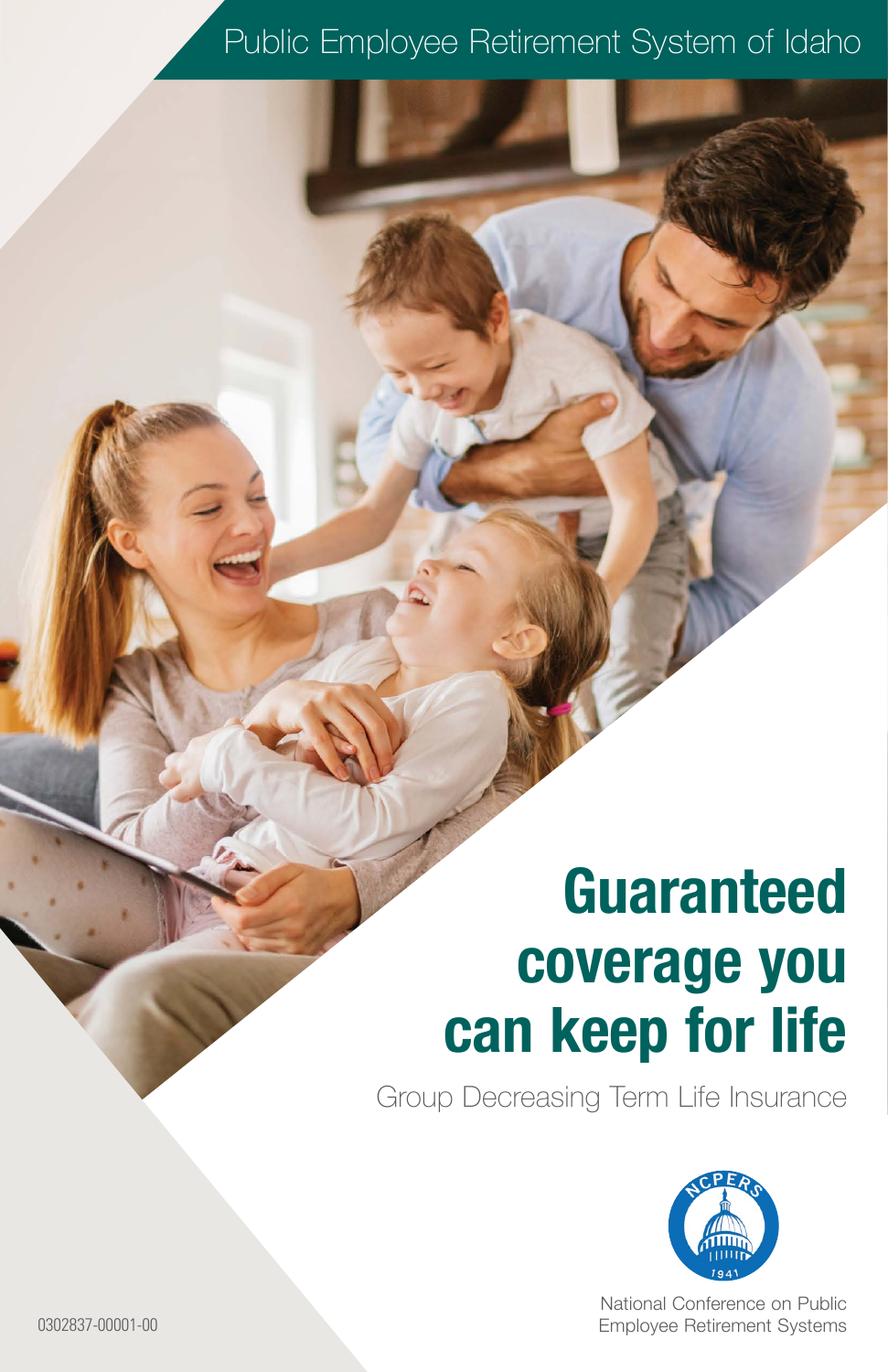# **Life is filled with unexpected events**

For \$16 a month, you can help protect everything you've worked so hard for, even after you're gone.

Through your employer, you are automatically a member of the National Conference on Public Employee Retirement Systems (NCPERS). It's one of the largest trade associations for public sector employees, providing benefits and plans to over 21 million employees and retirees.

NCPERS Group Decreasing Term Life Insurance Plan gives your family extra financial security when they need it most: when you're no longer there to help provide for them. This coverage is guaranteed issue, which means there are no medical questions or exams. **You can never lose coverage because**  of a change in your age or health. And you'll be happy to know that your coverage is issued by **The Prudential Insurance Company of America (Prudential)**, a company with over 100 years of group life insurance experience. We're pleased to offer you this opportunity. Don't miss out enroll today.

Sincerely,

il Fortuna

Daniel Fortuna President

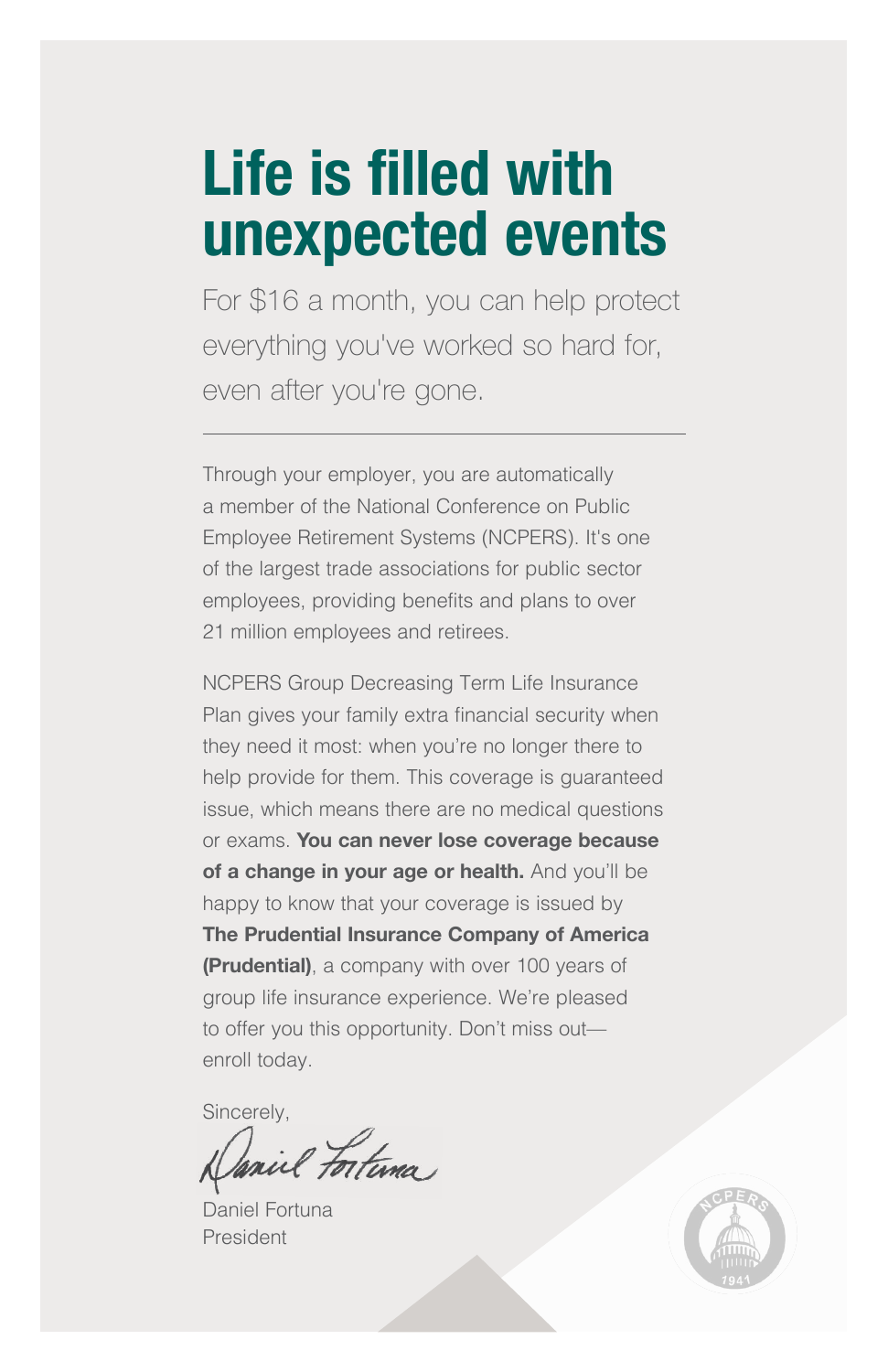### More coverage when you need it most

The plan is designed to pay a maximum benefit amount in your younger years, when your financial obligations may be more significant. That benefit gradually decreases as you get older, when your financial obligations may be less. And level premiums help ensure it's affordable coverage the whole time, with no surprise rate hikes.



#### \$16 a month means:

A way to supplement pension survivor benefits during the early family-building years, when your family's needs are greatest.



#### \$16 a month means:

Your family will have help covering essentials like funeral costs, medical bills, and credit card debt.



Exclusive member benefit— **\$16/month.**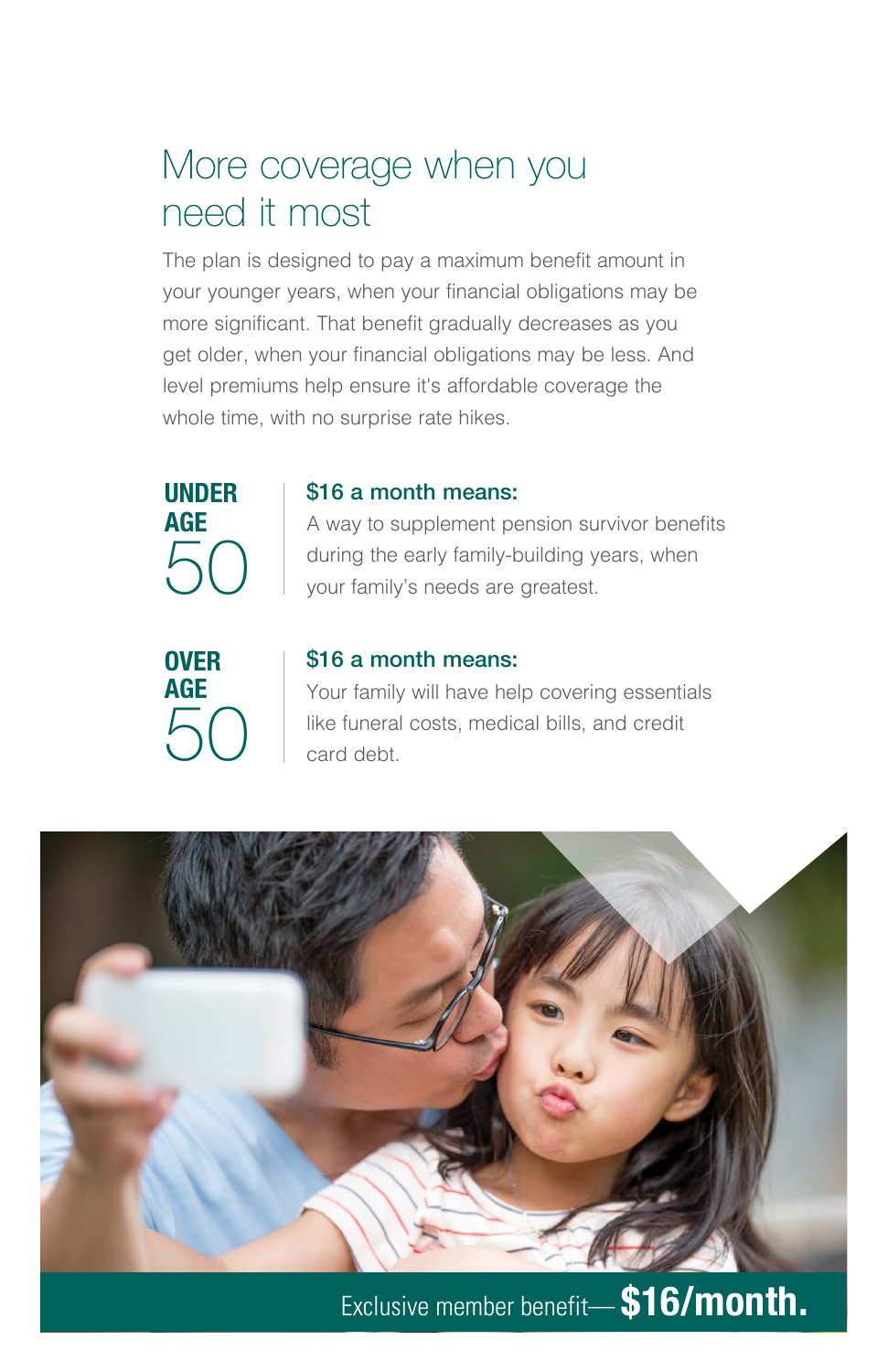

NCPERS has paid **\$13 million** in benefits in 2016 and covered members and their families for 40 years.

## NCPERS' Affordable Group Decreasing Life Insurance includes:

#### Decreasing Term Life

With Decreasing Term Life Insurance, your family can have insurance protection against the unexpected. The money can go toward paying for funeral expenses, mortgage, rent, credit card bills, college tuition, and other expenses.

#### Accidental Death & Dismemberment (AD&D)

You or your beneficiary can receive an additional benefit for loss of life resulting from an accident. You may also be eligible for a benefit if you are in an accident that results in specific injuries. Injuries covered may include loss of sight, coma or dismemberment of hands or feet.\*

#### Spouse and Dependent Term Life

This plan provides Dependent Group Decreasing Term Life Insurance for your spouse or domestic partner and a flat benefit for all of your dependent children. The benefit amount will be paid to you in a lump sum on an eligible dependent's death, and the benefit amount will be determined by your age at that time.

*\*See the Booklet-Certificate with complete plan information, including limitations and exclusions.*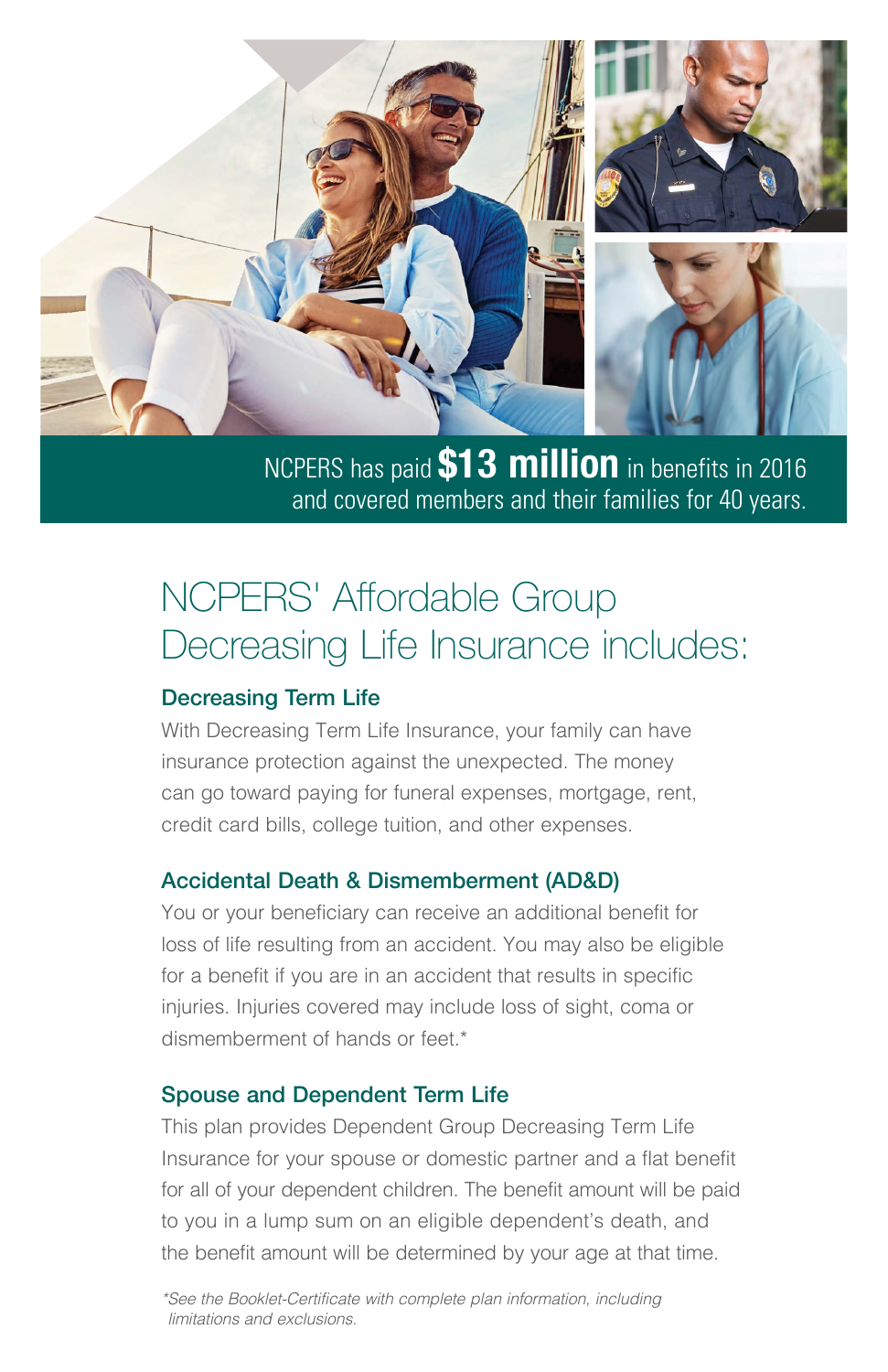### A group rate that's competitive

NCPERS guarantees that every active member, regardless of age, pays \$16 a month, and it will **never increase**.

| <b>Members</b><br>Dependent group ferm Life |                                            |                           |                          |                                                        |                                              |                         |
|---------------------------------------------|--------------------------------------------|---------------------------|--------------------------|--------------------------------------------------------|----------------------------------------------|-------------------------|
|                                             | Member's<br><b>Age at Time</b><br>of Claim | Group<br><b>Term Life</b> | Group<br><b>AD&amp;D</b> | <b>Total Benefit</b><br>for Accidental<br><b>Death</b> | Spouse/<br><b>Domestic</b><br><b>Partner</b> | Child(ren) <sup>*</sup> |
|                                             | Less than 25                               | \$225,000                 | \$100,000                | \$325,000                                              | \$20,000                                     | \$4,000                 |
|                                             | 25 to 29                                   | \$170,000                 | \$100,000                | \$270,000                                              | \$20,000                                     | \$4,000                 |
|                                             | 30 to 39                                   | \$100,000                 | \$100,000                | \$200,000                                              | \$20,000                                     | \$4,000                 |
|                                             | 40 to 44                                   | \$65,000                  | \$100,000                | \$165,000                                              | \$18,000                                     | \$4,000                 |
|                                             | 45 to 49                                   | \$40,000                  | \$100,000                | \$140,000                                              | \$15,000                                     | \$4,000                 |
|                                             | 50 to 54                                   | \$30,000                  | \$100,000                | \$130,000                                              | \$10,000                                     | \$4,000                 |
|                                             | 55 to 59                                   | \$18,000                  | \$100,000                | \$118,000                                              | \$7,000                                      | \$4,000                 |
|                                             | 60 to 64                                   | \$12,000                  | \$100,000                | \$112,000                                              | \$5,000                                      | \$4,000                 |
|                                             | 65 and over                                | \$7,500                   | \$7,500                  | \$15,000                                               | \$4,000                                      | \$4,000                 |
|                                             |                                            |                           |                          |                                                        |                                              |                         |

#### Members Dependent Group Term Life

#### Payment Examples:

- 1. If an insured member age 38 dies of natural causes, the beneficiary would receive \$100,000. If death is due to a covered accident, \$200,000 would be payable.
- 2. If the spouse or domestic partner of a 42-year-old member dies, the member would receive \$18,000.
- 3. If a dependent child less than age 26 dies, the payment to the member would be \$4,000.

*\*Unmarried children up to age 26 are covered, including adopted children, stepchildren, and foster children who depend on you for support. Dependents in the military service are not eligible.*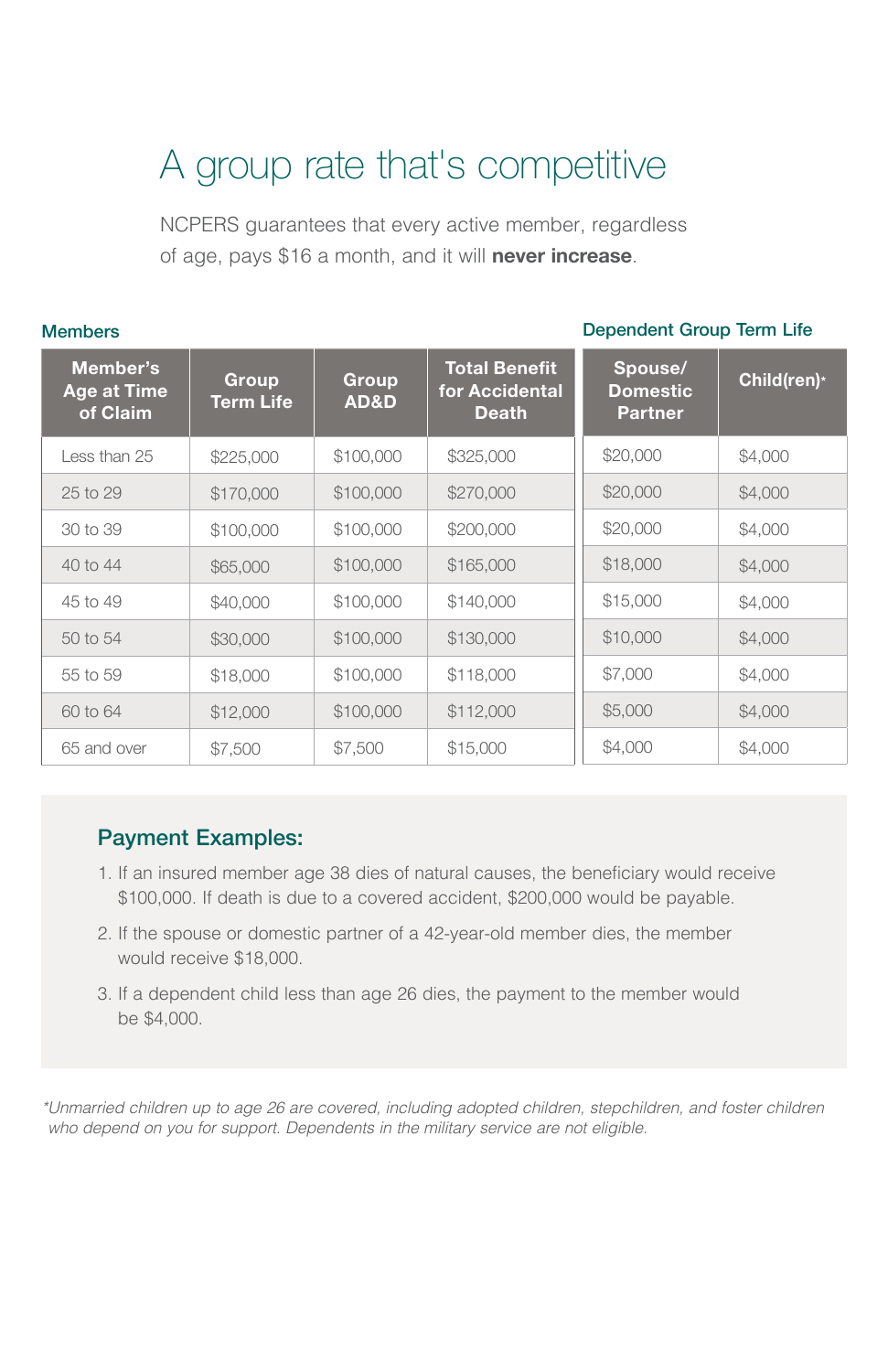## Special features

#### Waiver of Premium

If you are less than 60 years old and become totally disabled for at least nine months, your insurance may be continued without further premiums, as long as you furnish annual proof of your continued total disability satisfactory to Prudential.

#### Accelerated Benefit Option\*

If you are terminally ill with a life expectancy of six months or less, you may receive up to 50% of your insurance benefits up to \$112,500 in advance. The death benefit, payable to your beneficiary, will be reduced by that amount.

#### Conversion of Coverage

If you cease to be a member, you can convert your insurance to a Prudential individual life policy within 31 days following termination of insurance. Dependent Spouse or Domestic Partner Term Life coverage can also be converted if you cease to be a member or die.

#### Retirement Coverage

Coverage can be continued into retirement if you are insured as an active member and will receive a benefit upon retiring. Simply authorize the retirement system to deduct your contributions from your retirement check. Your premium will remain the same regardless of your age.

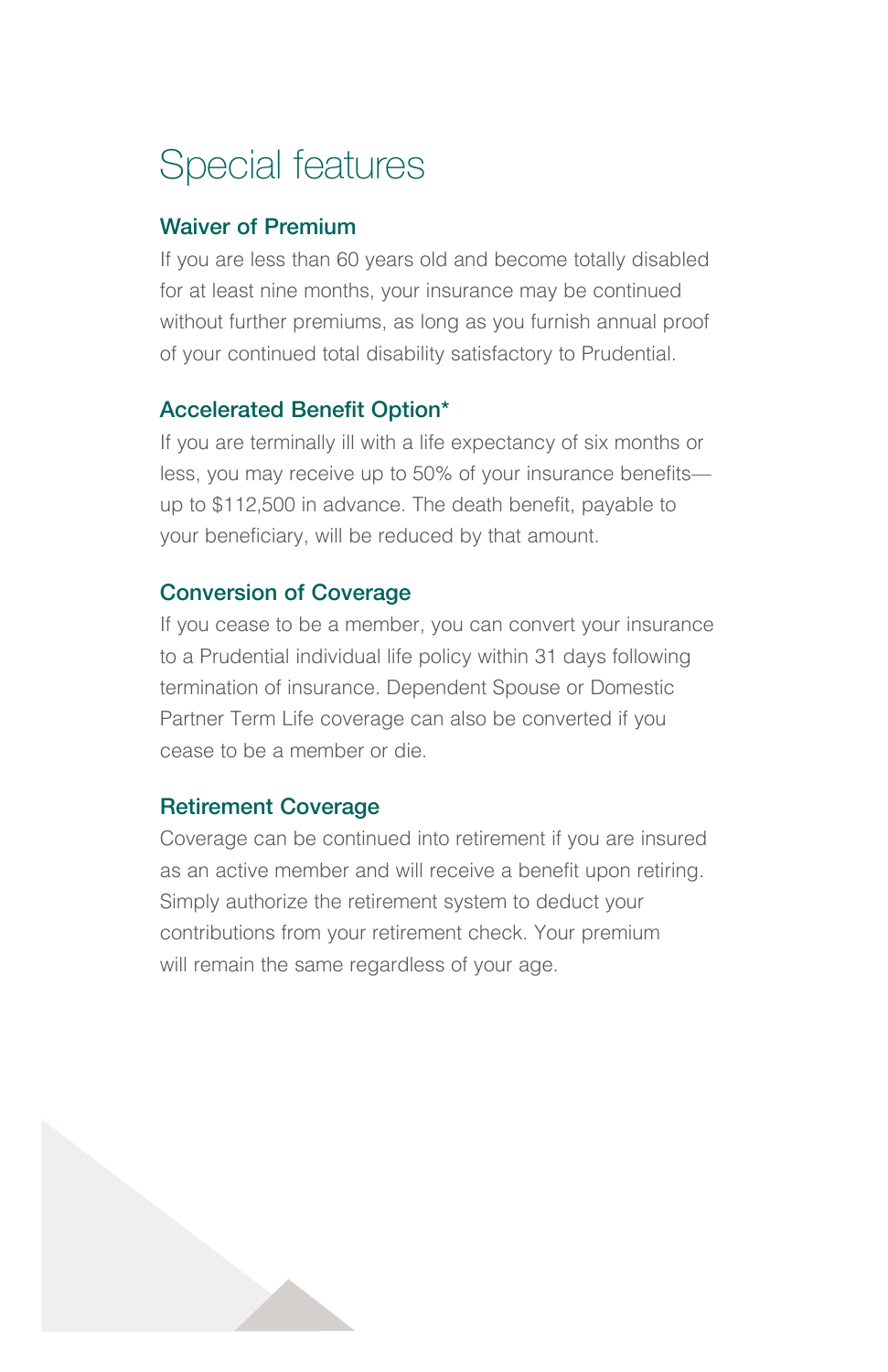

# **150,000** of your peers have coverage.

### Benefits summary

- Guaranteed coverage—no medical exams or questions required
- 24/7 coverage on or off the job
- Spouse and dependent coverage included
- AD&D coverage included

### Enrolling is easy

Complete the enclosed enrollment and beneficiary form, or go to the Life Plan link on your employer's website to obtain a printable copy of the form. Submit your completed enrollment form to your employer. Your employer will begin payroll deductions and forward your enrollment information to HealthSmart Benefit Solutions, Inc.

## Questions? Contact:

- $|_{\mathcal{Q}}|$ **HealthSmart Benefit Solutions, Inc.** PO Box 16346, Lubbock, TX 79490
- 800.525.8056
- **WALERS@healthsmart.com**